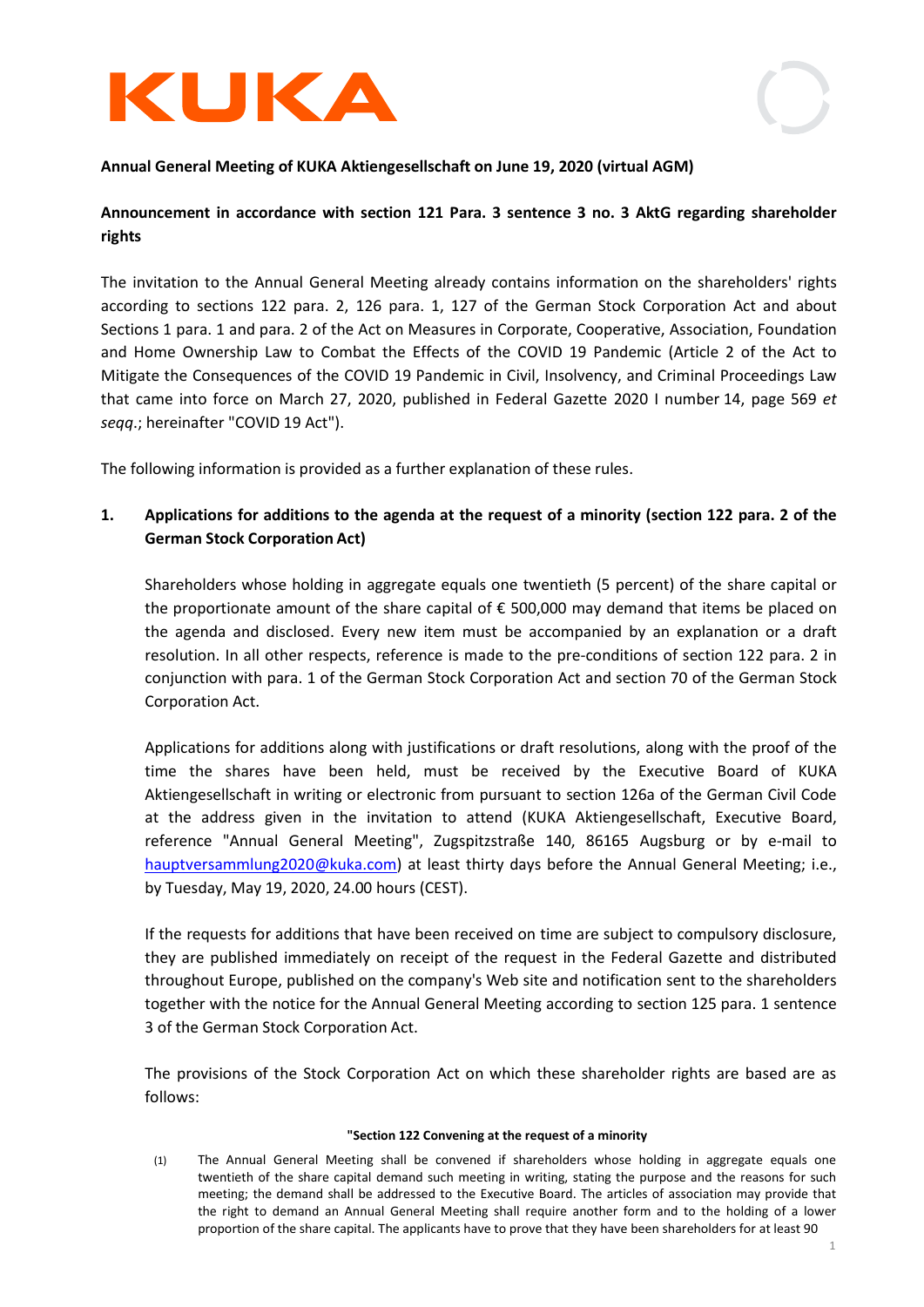



days prior to the day of the receipt of the demand and that they will continue to hold the shares until the decision of the Executive Board regarding their request is made. Section 121 para. 7 shall apply correspondingly.

- (2) Similarly, shareholders whose holding in aggregate equals one twentieth of the share capital or the proportionate amount of € 500,000 may demand that items be placed on the agenda and disclosed. Each new item shall be accompanied by an explanation or a draft resolution. The demand in the sense of sentence 1 shall be provided to the company at least 24 days, or in the case of listed companies at least 30 days, prior to the meeting; the day of receipt shall not be included in this calculation.
- (3) If any such demand is not complied with, the court may authorize the shareholders who have made the demand to call a shareholders' meeting or publish such items. At the same time the court may appoint the chairman of the meeting. The notice of the meeting or the publication shall refer to such authorization. An immediate appeal may be made against the decision of the court.
- (4) The company shall bear the costs of the Annual General Meeting and, in the case of paragraph 3, also the court costs if the court has granted such motion."

#### "Section 70 Calculating the shareholding period

If the exercise of rights from a share depends on the shareholder having held the share for a certain period of time, the right to demand transfer of title from a credit institution, a financial service institution, or an enterprise operating in accordance with section 53 para. 1 sentence 1 or section 53b para. 1 sentence 1 or para. 7 of the German Banking Act [Gesetz über das Kreditwesen] shall be considered equivalent to ownership. The period during which the share was owned by a predecessor in title shall be attributed to the shareholder, provided that the latter has acquired the share without consideration, from the latter's fiduciary, as the universal successor, on the liquidation of a community, or on a transfer of assets in accordance with article 13 of the German Insurance Supervision Act [Versicherungsaufsichtsgesetz] or article 14 of the German Savings and Loan Associations Act [Bausparkassengesetz]."

# 2. Motions and election proposals from shareholders (section 126 para. 1 and 127 of the German Stock Corporation Act)

Nominations by the shareholders for the election of Supervisory Board members or auditors do not need to be justified, unlike other proposals from shareholders (counter motions).

Counter motions by shareholders do not need to be made available

- (1) if the Executive Board would as a result become criminally liable,
- (2) if the counter motion would result in a resolution at the Annual General Meeting that would be illegal or that would violate the articles of association,
- (3) if the justification contains statements that are obviously false or misleading in material respects or that are libelous,
- (4) if a counter motion by the shareholder based on the same facts has already been communicated at an earlier General Meeting of the company pursuant to article 125 of the German Stock Corporation Act,
- (5) if the same counter motion of the shareholder with essentially the same justification has already been communicated according to article 125 of the German Stock Corporation Act at at least two Annual General Meetings of the company in the last five years and at the Annual General Meeting less than one twentieth of the share capital represented voted for it,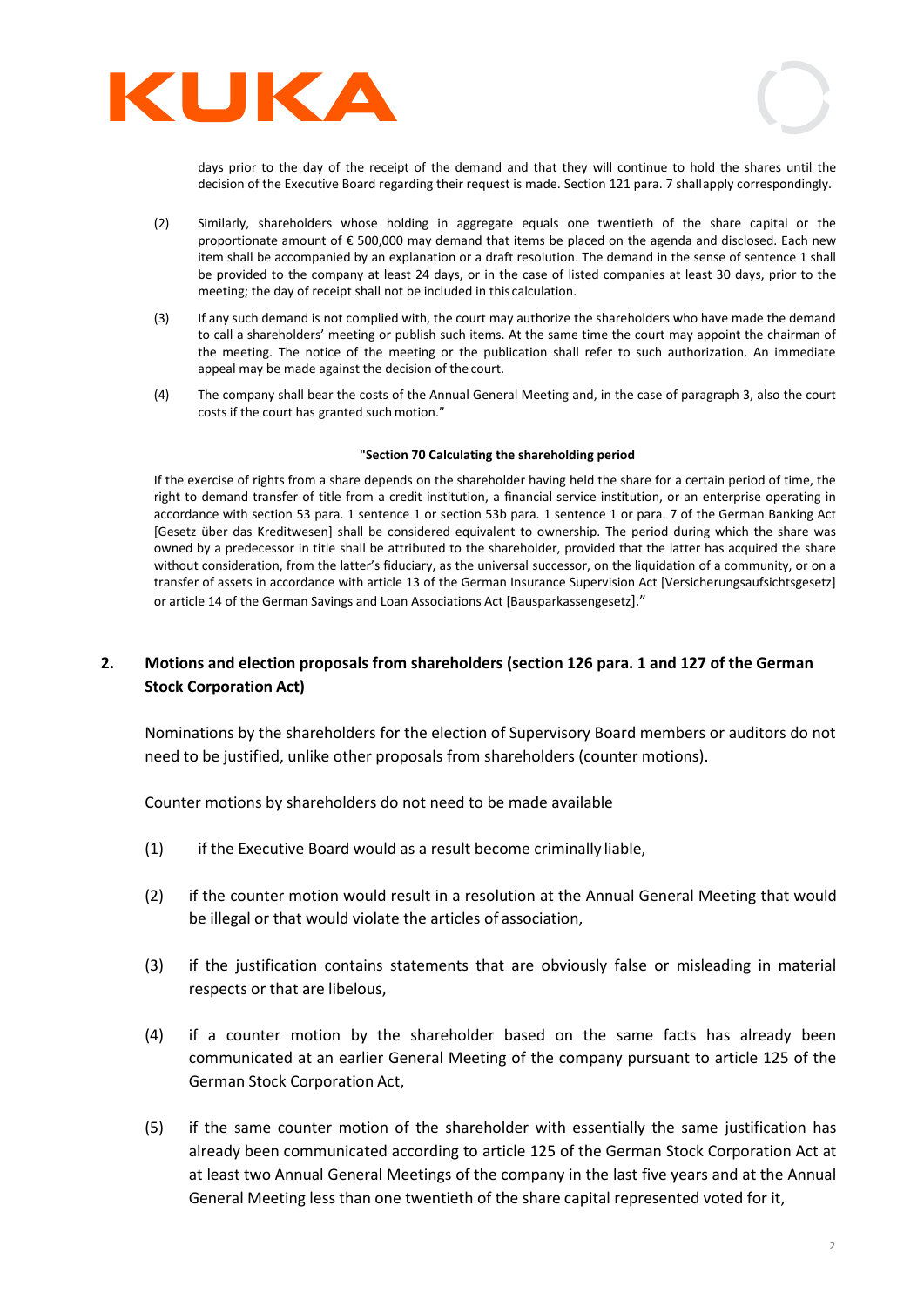



- (6) if the shareholder indicates that he or she will neither attend the Annual General Meeting nor be represented at it, or
- (7) if the shareholder, within the last two years at two Annual General Meetings has failed to make or cause to be made on his or her behalf any counter motion communicated by him or her.

The same applies accordingly for the communication of election nominations. In addition, the Executive Board does not need to make nominations for the election of Supervisory Board members and auditors available if they do not contain the name, exercised profession and place of residence of the proposed candidates, and for legal entities, the company and its registered office and, in the case of nominations for the election of Supervisory Board members, if no information is provided about their membership on other Supervisory Boards to be formed by law. Information about their membership on comparable German and foreign monitoring bodies of commercial companies must be enclosed.

The grounds for counter motions and election nominations do not need to be made available if they exceed more than 5,000 characters in total. If several shareholders submit counter motions with respect to the same item in the resolution or if they submit the same election nominations, the Executive Board may summarize the counter motions and election nominations and their grounds.

Shareholder motions and shareholders nominations shall be made available only if the shareholder sends a counter motion to a proposal to the Executive Board and/or the Supervisory Board as to a particular item on the agenda, or proposals on the election of the auditor, or the nomination of the Supervisory Board Members (whereas election and nomination proposals do not need to be supported by a statement of the grounds) at least 14 days before the shareholder's meeting to the indicated address. The day of receipt does not count. The last permissible day of receipt is therefore Thursday, June 4, 2020, 24:00 hours (CEST).

The provisions of the Stock Corporation Act on which these shareholder rights are based are as follows:

### "Section 126 Motions by shareholders

(1) Motions by shareholders including the shareholder's name, the grounds and any position taken by the Management shall be made available to the persons entitled pursuant to section 125 para. 1 to 3 under the conditions stated therein if at least 14 days before the company's meeting the shareholder sends to the address indicated in the notice convening the meeting a motion counter to a proposal of the Executive Board and Supervisory Board as to a particular item on the agenda with an explanation. The date of receipt shall not be taken into account. In the case of listed companies, access shall be provided by the company's Web site. Article 125 para. 3 applies accordingly.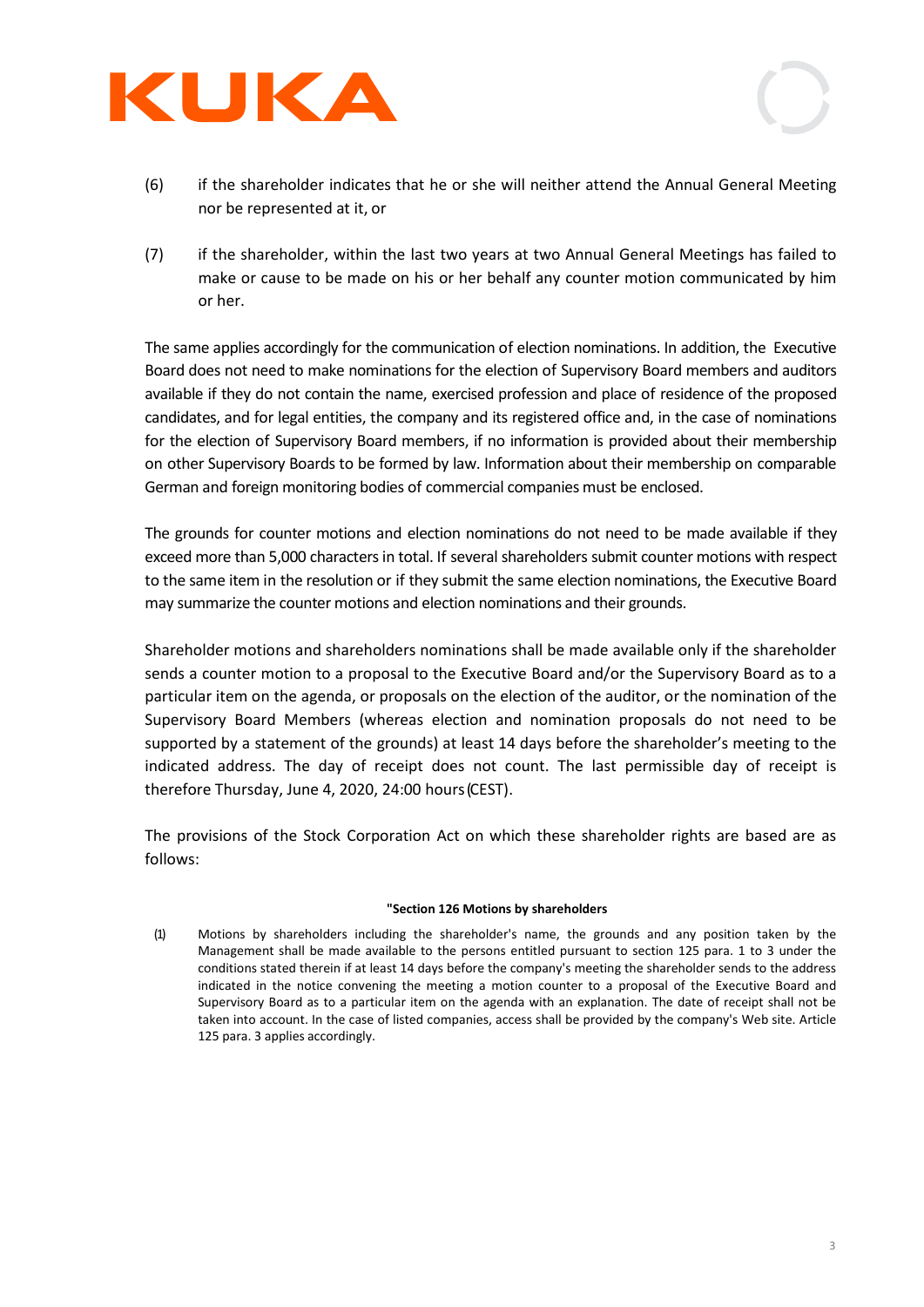



- (2) A counter motion and the grounds for this need not be made available
	- 1. if the Executive Board would as a result become criminally liable,
	- 2. if the counter motion would result in a resolution at the Annual General Meeting that would be illegal or that would violate the articles of association,
	- 3. if the justification contains statements that are obviously false or misleading in material respects or that are libelous,
	- 4. if a counter motion of the shareholder based on the same facts has already been communicated at an earlier General Meeting of the company pursuant to section 125 of the German Stock Corporation Act,
	- 5. if the same counter motion of the shareholder with essentially the same justification has already been communicated according to section 125 of the German Stock Corporation Act at at least two Annual General Meetings of the company in the last five years and at the Annual General Meeting less than one twentieth of the share capital represented voted for it,
	- 6. if the shareholder indicates that he or she will neither attend the Annual General Meeting nor be represented at it, or
	- 7. if the shareholder, within the last two years at two Annual General Meetings has failed to make or cause to be made on his or her behalf any counter motion communicated by him or her.

The grounds for counter motions and election nominations do not need to be made available if they exceed more than 5,000 characters in total.

(3) If several shareholders submit counter motions with respect to the same item in the resolution or if they submit the same election nominations, the Executive Board may summarize the counter motions and election nominations and their grounds."

#### "Section 127 Nominations by shareholders

Section 126 shall apply analogously to a nomination by a stockholder for the election of a member of the Supervisory Board or the external auditor. Such nomination need not be supported by a statement of the grounds for this. The Management Board also need not communicate such nomination if it fails to contain the particulars required by section 124 para. 3 sentence 3 and section 125 para.1 sentence 5. For the election of Supervisory Board members of listed corporations that are subject to the Co-Determination Act, the Coal and Steel Co-Determination Act or the Supplemental Co-Determination Act, the Management Board shall provide the following information:

- (1) notice of the requirements of section 96 para. 2,
- (2) information on whether the joint fulfilment of the quotas was contested in accordance with section 96 para. 2 sentence 3 Stock Corporation Act, and
- (3) information on how many positions on the Supervisory Board must be filled by women and men respectively in order to fulfil the minimum quota requirements pursuant to section para. 2 sentence 1 Stock Corporation Act.

### 3. Shareholders' opportunity to ask questions under Section 1 para. 2 sentence 1 no. 3 sentence 2 of the COVID 19 Act; Shareholders' right to information under Section 131 of the German Stock Corporation Act

Shareholders who have properly registered have the opportunity to ask questions electronically (section 1 para. 2 sentence 1 no. 3 sentence 2 COVID 19 Act).

For organisational reasons, questions must be submitted no later than by Wednesday, June 17, 2020, 24:00 hours (CEST) through the Company's online service at www.kuka.com/investor relations/general-meeting via the link https://www.kuka.com/en-de/investor-relations/generalmeeting. No consideration will be given to questions submitted by other means or after this deadline. The Executive Board will decide at its reasonable discretion which questions to answer. The